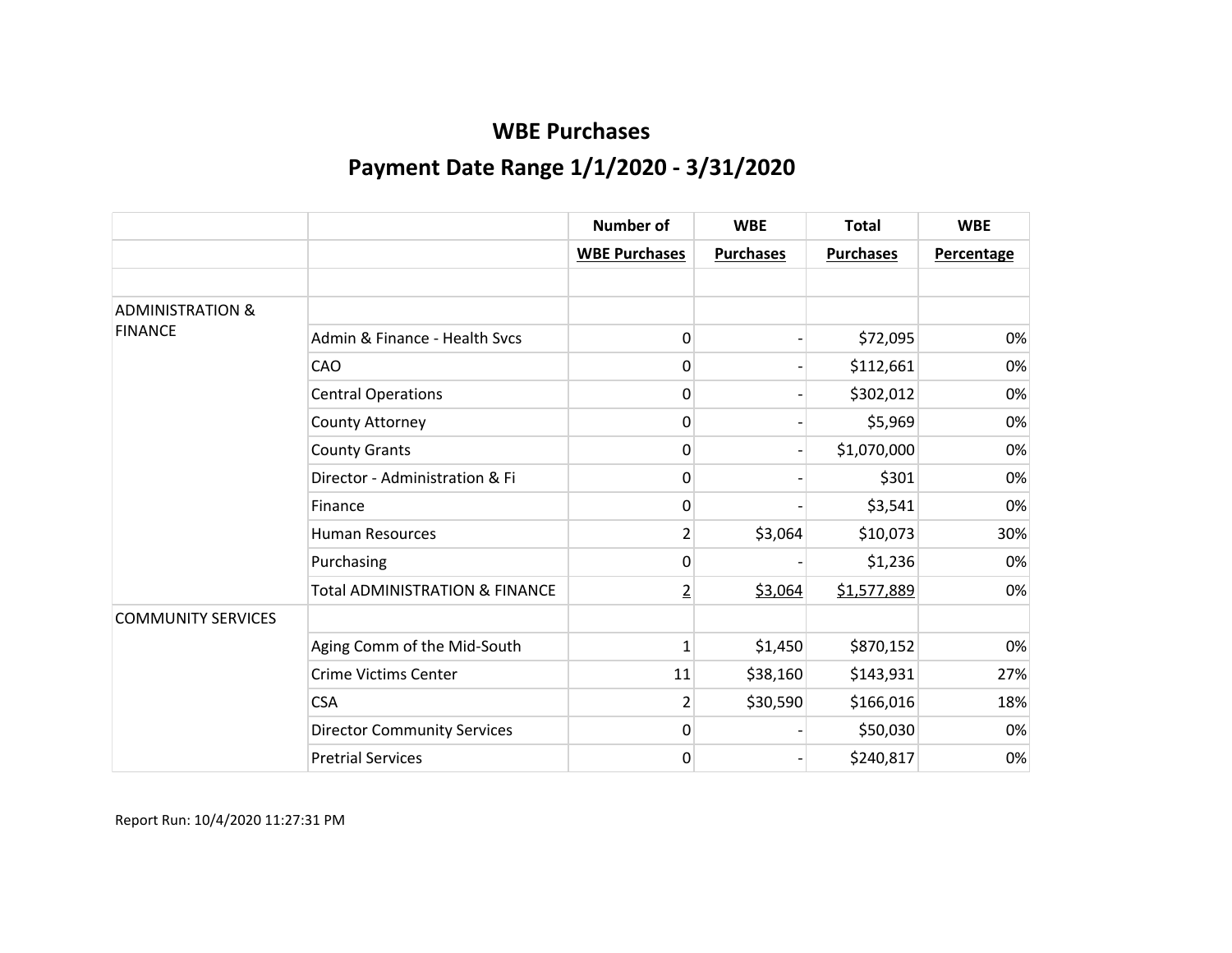| <b>COMMUNITY SERVICES</b> | <b>Total COMMUNITY SERVICES</b>        | 14             | \$70,200 | \$1,470,947 | 5% |
|---------------------------|----------------------------------------|----------------|----------|-------------|----|
| <b>CORRECTIONS</b>        |                                        |                |          |             |    |
|                           | <b>Correction Center Facility</b>      | 0              |          | \$5,579     | 0% |
|                           | <b>Corrections Administration</b>      | 14             | \$11,882 | \$3,219,508 | 0% |
|                           | <b>Total CORRECTIONS</b>               | 14             | \$11,882 | \$3,225,087 | 0% |
| <b>EMPLOYEE BENEFITS</b>  |                                        |                |          |             |    |
|                           | Employee Health Insurance              | 0              |          | \$177,903   | 0% |
|                           | <b>Total EMPLOYEE BENEFITS</b>         | $\overline{0}$ |          | \$177,903   | 0% |
| <b>HEALTH SERVICES</b>    |                                        |                |          |             |    |
|                           | Admin & Finance - Health Svcs          | 0              |          | \$9,997     | 0% |
|                           | <b>Community Health</b>                | 16             | \$7,240  | \$159,007   | 5% |
|                           | <b>Environmental Health Services</b>   | 0              |          | \$94,583    | 0% |
|                           | <b>Forensic Services</b>               | 0              |          | \$1,613,425 | 0% |
|                           | <b>Health Planning &amp; Promotion</b> | 3              | \$1,271  | \$15,958    | 8% |
|                           | <b>Inmate Medical Care</b>             | 0              |          | \$3,176,322 | 0% |
|                           | <b>Public Health Safety</b>            | 0              |          | \$123,541   | 0% |
|                           | Ryan White                             | 4              | \$1,585  | \$993,268   | 0% |
|                           | <b>Total HEALTH SERVICES</b>           | 23             | \$10,096 | \$6,186,101 | 0% |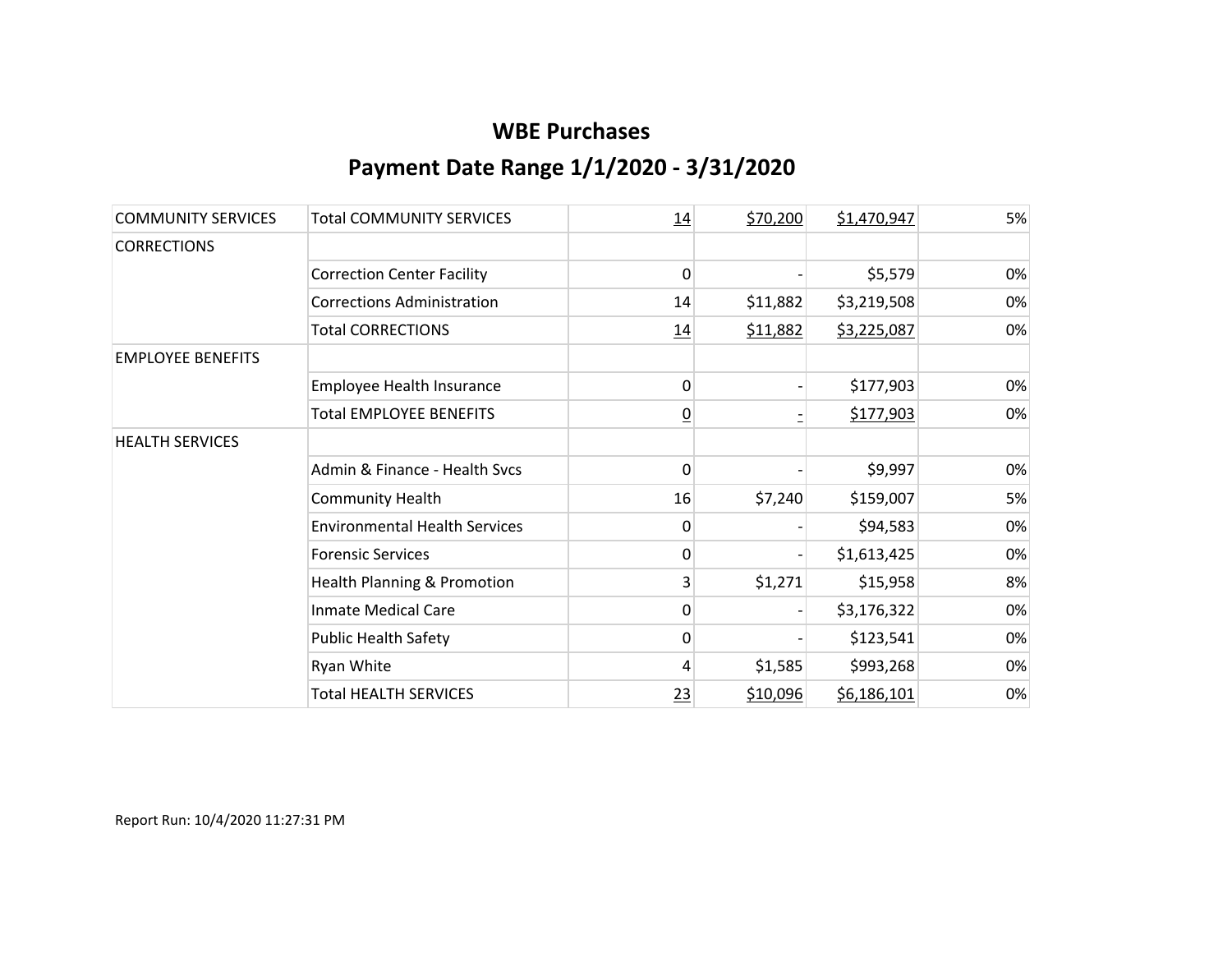| <b>INFORMATION</b>        |                                                       |          |          |           |     |
|---------------------------|-------------------------------------------------------|----------|----------|-----------|-----|
| <b>TECHNOLOGY SERVICE</b> | <b>IT Internal Services</b>                           | 3        | \$572    | \$471,378 | 0%  |
|                           | IT Operations                                         | 0        |          | \$395,973 | 0%  |
|                           | <b>Total INFORMATION TECHNOLOGY</b><br><b>SERVICE</b> | <u>3</u> | \$572    | \$867,351 | 0%  |
| <b>JAIL DIVISION</b>      |                                                       |          |          |           |     |
|                           | Jail Administration                                   | 0        |          | \$39,282  | 0%  |
|                           | Jail Programs                                         | 3        | \$6,800  | \$584,415 | 1%  |
|                           | Jail Security                                         | 0        |          | \$278,371 | 0%  |
|                           | <b>Total JAIL DIVISION</b>                            | <u>3</u> | \$6,800  | \$902,067 | 1%  |
| <b>JUDICIAL</b>           |                                                       |          |          |           |     |
|                           | <b>Attorney General</b>                               | 0        |          | \$27,168  | 0%  |
|                           | <b>Chancery Court</b>                                 | 0        |          | \$1,895   | 0%  |
|                           | <b>Circuit Court</b>                                  | 0        |          | \$2,502   | 0%  |
|                           | <b>Criminal Court</b>                                 | 0        |          | \$146,545 | 0%  |
|                           | Divorce Referee                                       | 0        |          | \$481     | 0%  |
|                           | <b>General Sessions Court</b>                         | 4        | \$47,040 | \$261,628 | 18% |
|                           | <b>Jury Commission</b>                                | 0        |          | \$69      | 0%  |
|                           | Juvenile Court Clerk                                  | 4        | \$434    | \$7,307   | 6%  |
|                           | Juvenile Court Judge                                  | 0        |          | \$147,522 | 0%  |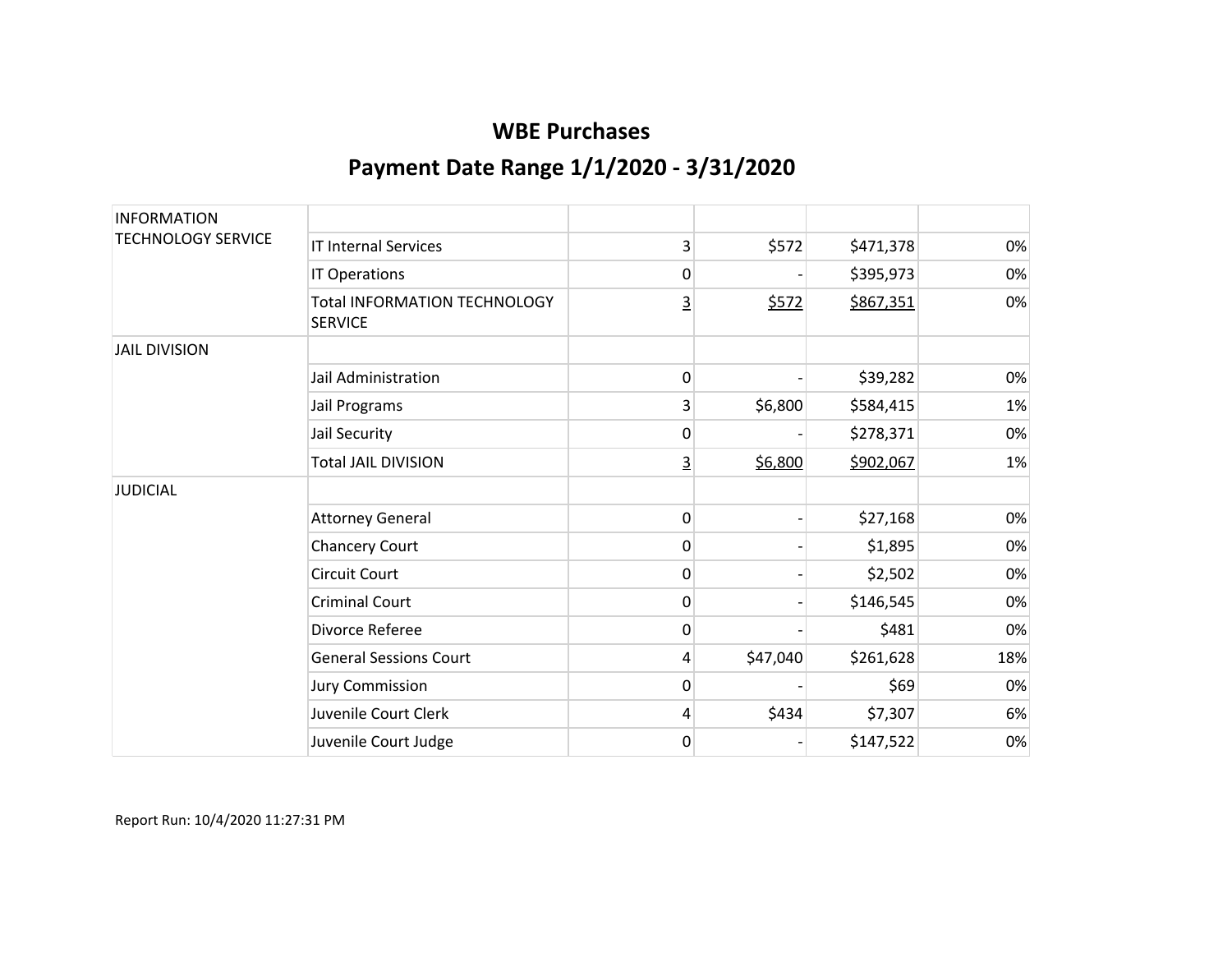| <b>JUDICIAL</b>         | <b>Probate Court</b>                                  | 0               |           | \$1,118   | 0%  |
|-------------------------|-------------------------------------------------------|-----------------|-----------|-----------|-----|
|                         | Public Defender                                       | 0               |           | \$22,542  | 0%  |
|                         | <b>Total JUDICIAL</b>                                 | <u>8</u>        | \$47,474  | \$618,777 | 8%  |
| <b>LAW ENFORCEMENT</b>  |                                                       |                 |           |           |     |
|                         | <b>Chief Deputy</b>                                   | 0               |           | \$5,495   | 0%  |
|                         | Courts                                                | 1               | \$152,140 | \$481,581 | 32% |
|                         | <b>Detectives</b>                                     | 0               |           | \$2,686   | 0%  |
|                         | Fugitive                                              | 0               |           | \$16,397  | 0%  |
|                         | <b>Special Operations</b>                             | 0               |           | \$300,931 | 0%  |
|                         | <b>Training</b>                                       | 0               |           | \$33,774  | 0%  |
|                         | <b>Uniform Patrol</b>                                 | 0               |           | \$75,314  | 0%  |
|                         | <b>Total LAW ENFORCEMENT</b>                          | $\overline{1}$  | \$152,140 | \$916,178 | 17% |
| <b>MISCELLANEOUS</b>    |                                                       |                 |           |           |     |
| <b>INTERNAL SERVICE</b> | Admin & Finance - Health Svcs                         | 0               |           | \$2,466   | 0%  |
|                         | <b>Total MISCELLANEOUS INTERNAL</b><br><b>SERVICE</b> | $\underline{0}$ |           | \$2,466   | 0%  |
| OTHER ELECTED OFFICIALS |                                                       |                 |           |           |     |
|                         | Assessor                                              | $\mathbf{1}$    | \$13,348  | \$328,485 | 4%  |
|                         | <b>County Clerk</b>                                   | 0               |           | \$54,476  | 0%  |
|                         | <b>Election Commission</b>                            | $\mathbf 0$     |           | \$84,293  | 0%  |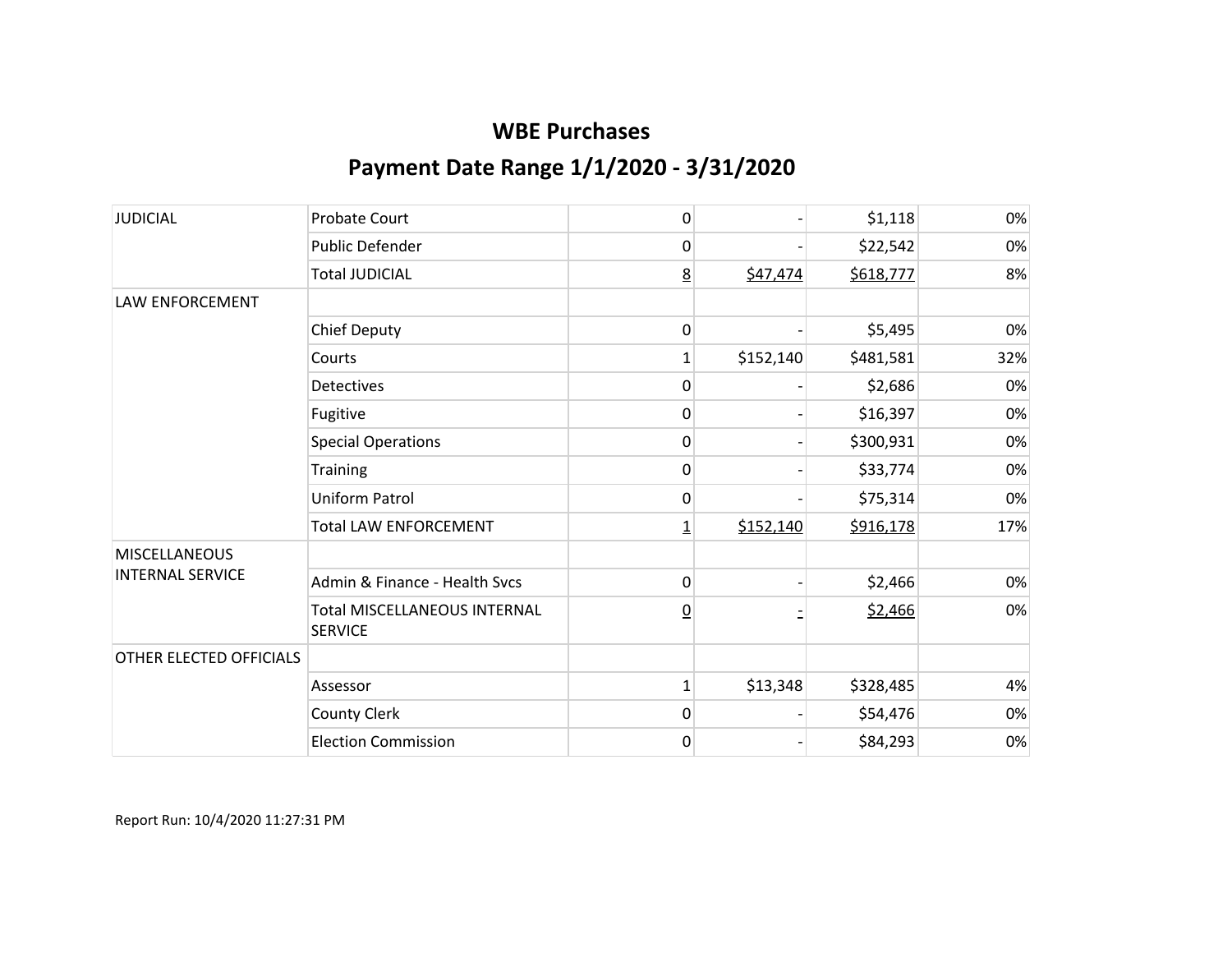|                       | OTHER ELECTED OFFICIALS Equal Opportunity Compliance | 1              | \$417    | \$10,369    | 4% |
|-----------------------|------------------------------------------------------|----------------|----------|-------------|----|
|                       | Legislative Operations                               | 0              |          | \$207,557   | 0% |
|                       | Register                                             | 0              |          | \$11,725    | 0% |
|                       | Trustee                                              | 1              | \$9,000  | \$266,975   | 3% |
|                       | <b>Total OTHER ELECTED OFFICIALS</b>                 | $\overline{3}$ | \$22,765 | \$963,881   | 2% |
| <b>Other Offices</b>  |                                                      |                |          |             |    |
|                       | Director & Staff-Public Works                        | 0              |          |             | 0% |
|                       | Jail Administration                                  | 0              |          | \$345,880   | 0% |
|                       | Jail Programs                                        | 0              |          | \$1,028,193 | 0% |
|                       | Juvenile Court Judge                                 | 0              |          | \$33,883    | 0% |
|                       | Roads & Bridges                                      | 0              |          | \$486,755   | 0% |
|                       | <b>Support Services</b>                              | 0              |          | \$973,722   | 0% |
|                       | <b>Total Other Offices</b>                           | $\overline{0}$ |          | \$2,868,432 | 0% |
| <b>PLANNING &amp;</b> |                                                      |                |          |             |    |
| <b>DEVELOPMENT</b>    | Admin & Finance - Health Sycs                        | 0              |          | \$284       | 0% |
|                       | <b>Codes Enforcement</b>                             | 0              |          | \$641,399   | 0% |
|                       | Director - Planning & Developm                       | 0              |          | \$32,230    | 0% |
|                       | Housing                                              | 0              |          | \$449,509   | 0% |
|                       | <b>Regional Services</b>                             | 0              |          | \$56,306    | 0% |
|                       | <b>Resilience Department</b>                         | 0              |          | \$333,965   | 0% |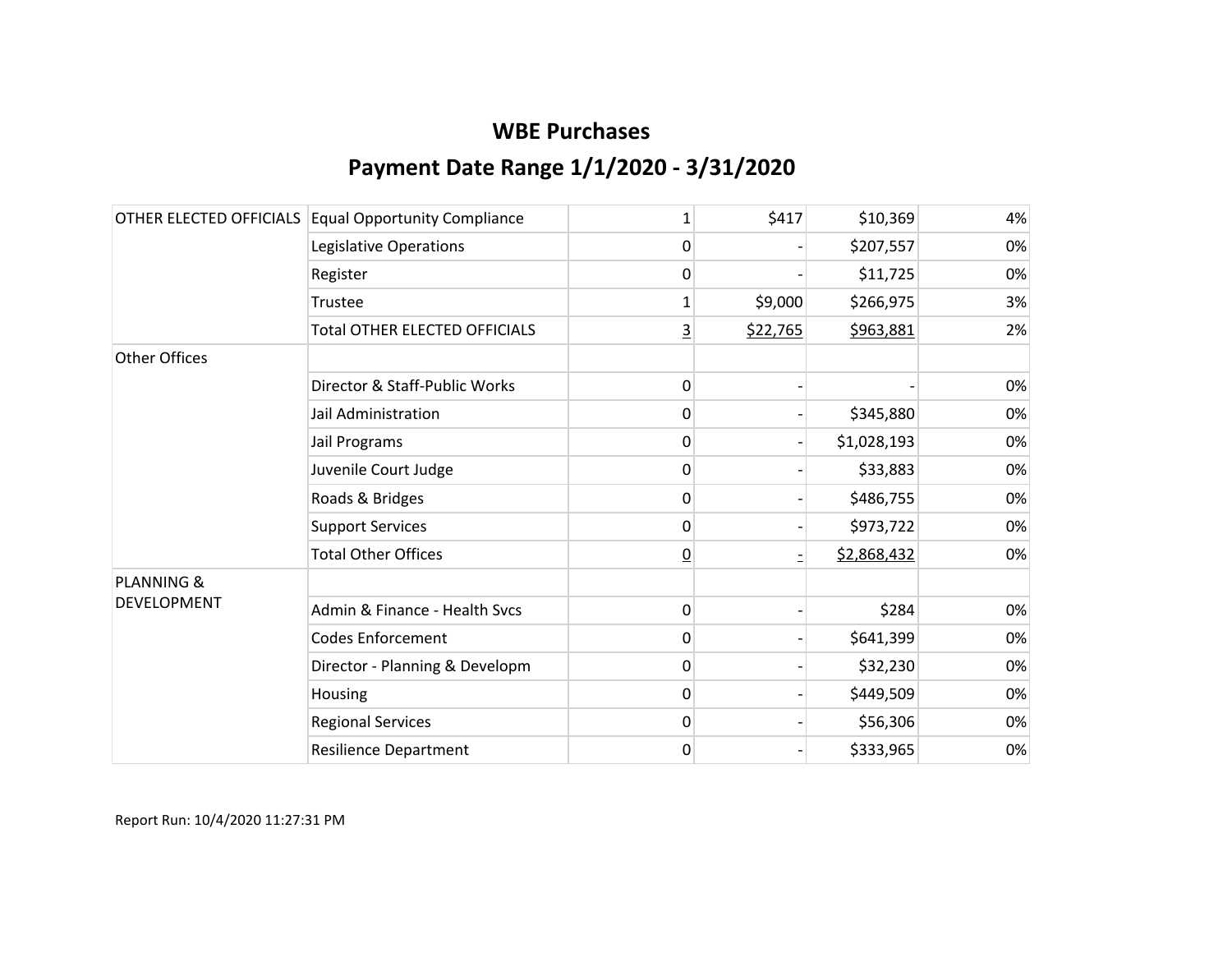| <b>PLANNING &amp;</b>  | <b>Total PLANNING &amp; DEVELOPMENT</b> | $\overline{0}$ |          | \$1,513,693 | 0% |
|------------------------|-----------------------------------------|----------------|----------|-------------|----|
| PRE-K                  |                                         |                |          |             |    |
|                        | Admin & Finance - Health Sycs           | 0              |          | \$125,000   | 0% |
|                        | <b>Total PRE-K</b>                      | $\overline{0}$ |          | \$125,000   | 0% |
| <b>PUBLIC WORKS</b>    |                                         |                |          |             |    |
|                        | Director & Staff-Public Works           | $\mathbf{0}$   |          | \$37,824    | 0% |
|                        | <b>Environmental Programs</b>           | 1              | \$424    | \$103,705   | 0% |
|                        | <b>Fire Department</b>                  | 2              | \$430    | \$348,234   | 0% |
|                        | <b>Fleet Services</b>                   | 0              |          | \$385,825   | 0% |
|                        | Parks and Grounds Maintenance           | 5              | \$2,353  | \$586,068   | 0% |
|                        | Roads & Bridges                         | 4              | \$10,891 | \$1,214,532 | 1% |
|                        | <b>Support Services</b>                 | 34             | \$49,489 | \$1,245,918 | 4% |
|                        | <b>Total PUBLIC WORKS</b>               | 46             | \$63,586 | \$3,922,106 | 2% |
| SHERIFF ADMINISTRATION |                                         |                |          |             |    |
|                        | Admin & Finance - Health Svcs           | 0              |          | \$515,820   | 0% |
|                        | Chief Administrative Officer            | 9              | \$3,876  | \$113,886   | 3% |
|                        | Finance                                 | $\mathbf{0}$   |          | \$105,414   | 0% |
|                        | <b>Information Systems</b>              | $\mathbf 0$    |          | \$372,937   | 0% |